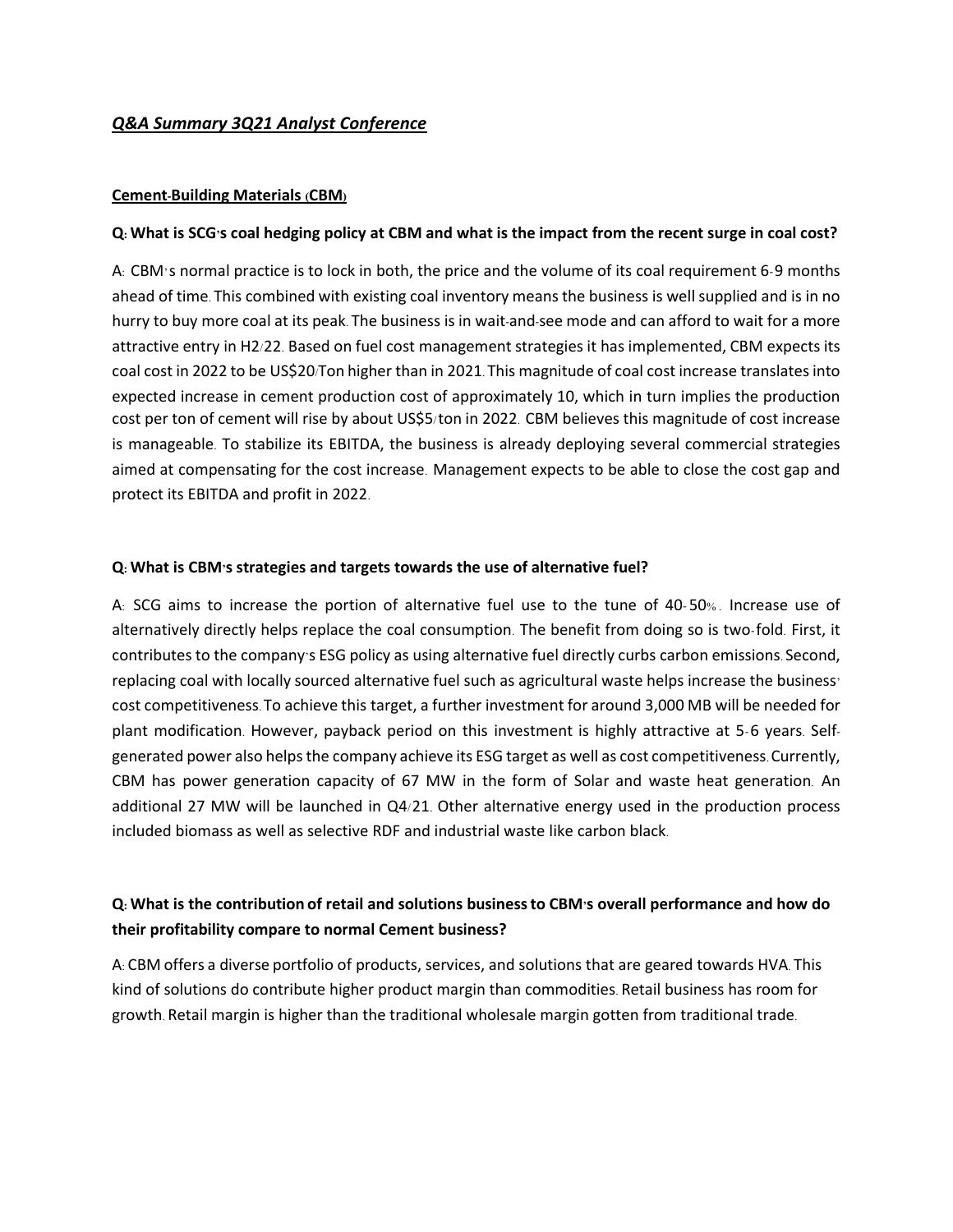### **Chemicals**

# **Q: Can management explain the reason behind lower-than-expected EBITDA and Profit amid the record-high sales volume, as well as the outlook for chemical spreads in Q4/21?**

A: In Q3/21, ASEAN demand deteriorated from COVID-19 resurgence and resulting lockdowns as well as economic restrictions. The situation necessitated portions of sales to be diverted to non-Asian countries, where the selling prices were at a discount. The high freight cost, while manageable, added salt to the injury. Achieving record sales volume allowed the Chemicals business to defend its share of market. Looking ahead, the business sees sign of profit recovery as regional demand landscape is improving amid the reopening of Thailand and countries around the region. This will be against the backdrop of still robust global demand thanks to global economic recovery, which is still expected to grow further in 2022. While new supply addition will come, chemicals capacity in this region will be reduced by China's dual control policy. High coal prices make CTO/MTO production in China uneconomic which makes supply more restrictive. We also expect PVC spread to remain healthy from good demand.

# **Q: How important is the contribution from Chemical associates' equity income? How should one think about this portion of profit?**

A: Chemical associates' equity income consistently makes up 30-40% of Chemicals Business' overall profit. Our associate portfolios are in various end markets with solid demand growth such as renewable energy and automotive industry. Close to half of our chemical associates' products are categorized as HVA which has higher margin and earnings contribution than commodity products.

# **Q: Can management elaborate more on the MOU which Chemicals Business recently signed with Braskem?**

A: Chemicals Business is exploring the feasibility of partnering and investing with Braskem to bring the production of bio-based polyethylene to Asia. This would help SCG to meet the pledge to become "Chemicals Business for Sustainability" by producing green ethylene and green polymers.

### **ESG**

**Q: Regarding SCG's announcement of its new target to reduce the absolute level of its GHG emission by 20% in 2030 compared to the base year of 2020, can management elaborate more on the strategies to achieve such target?**

A: Five key strategies will be deployed to reduce GHG emission from existing operations, as well as to help SCG achieve a 20% net GHG reduction by 2030. They include;

1) Energy efficiency improvement using the best available technologies;